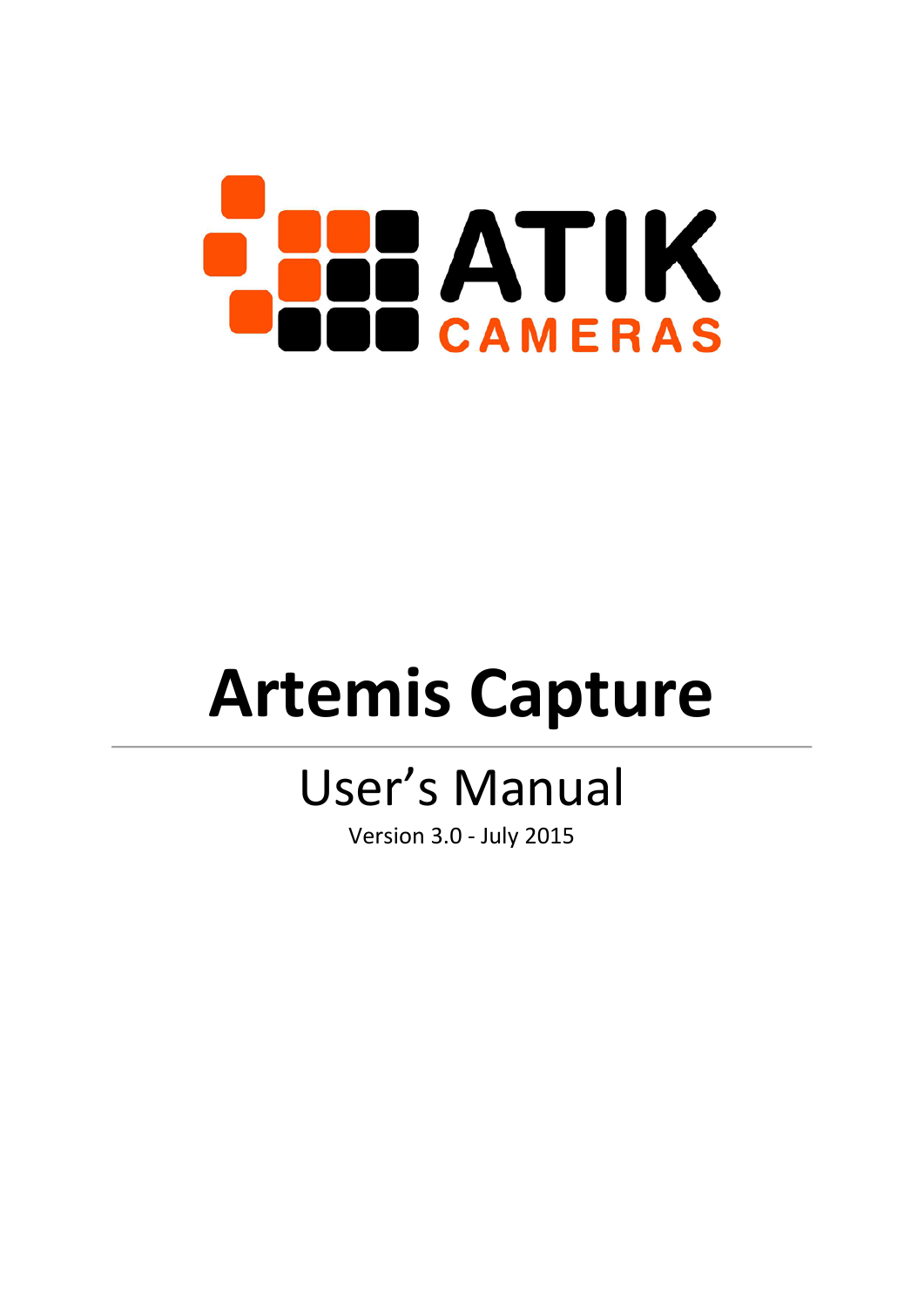

# **Contents**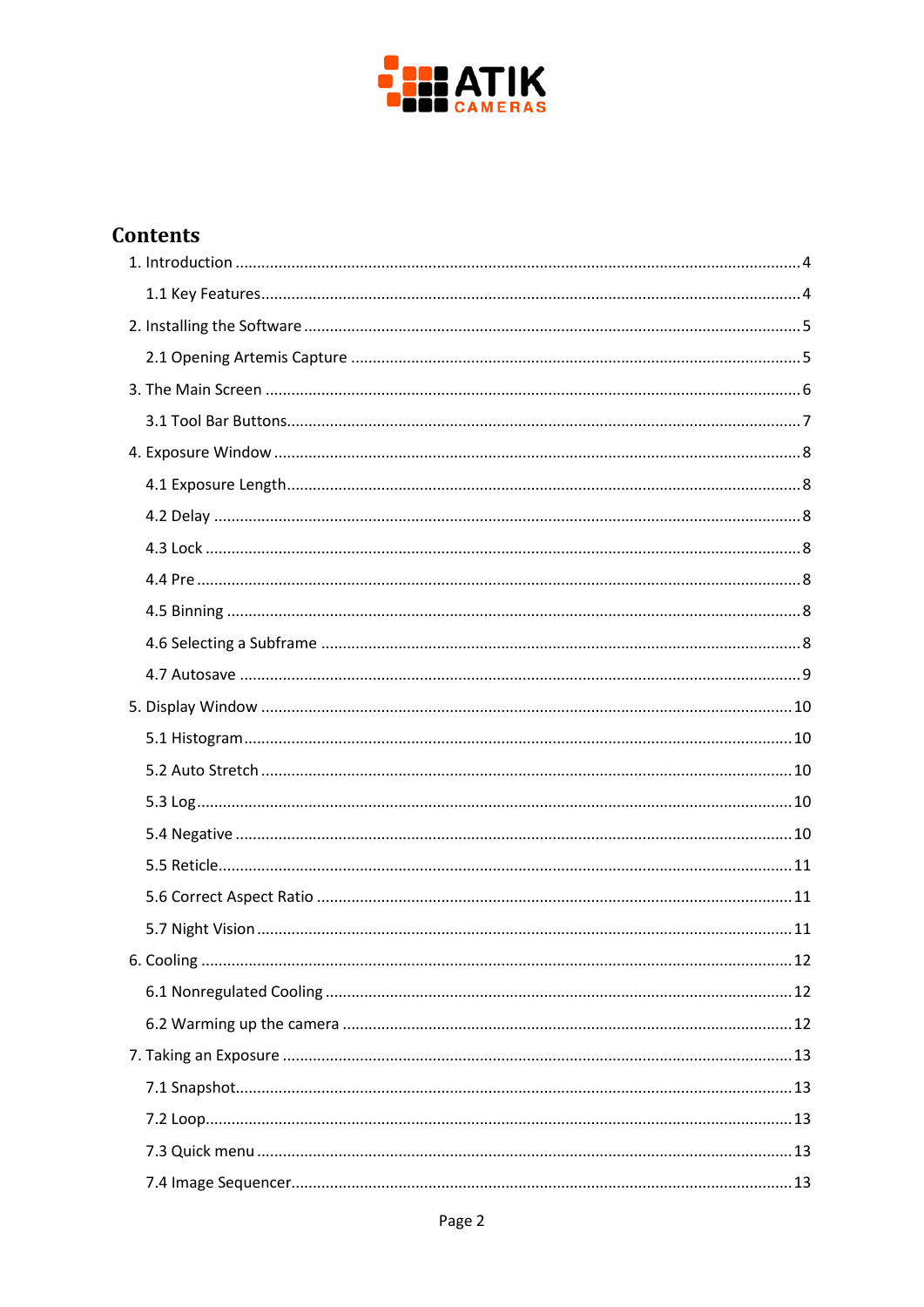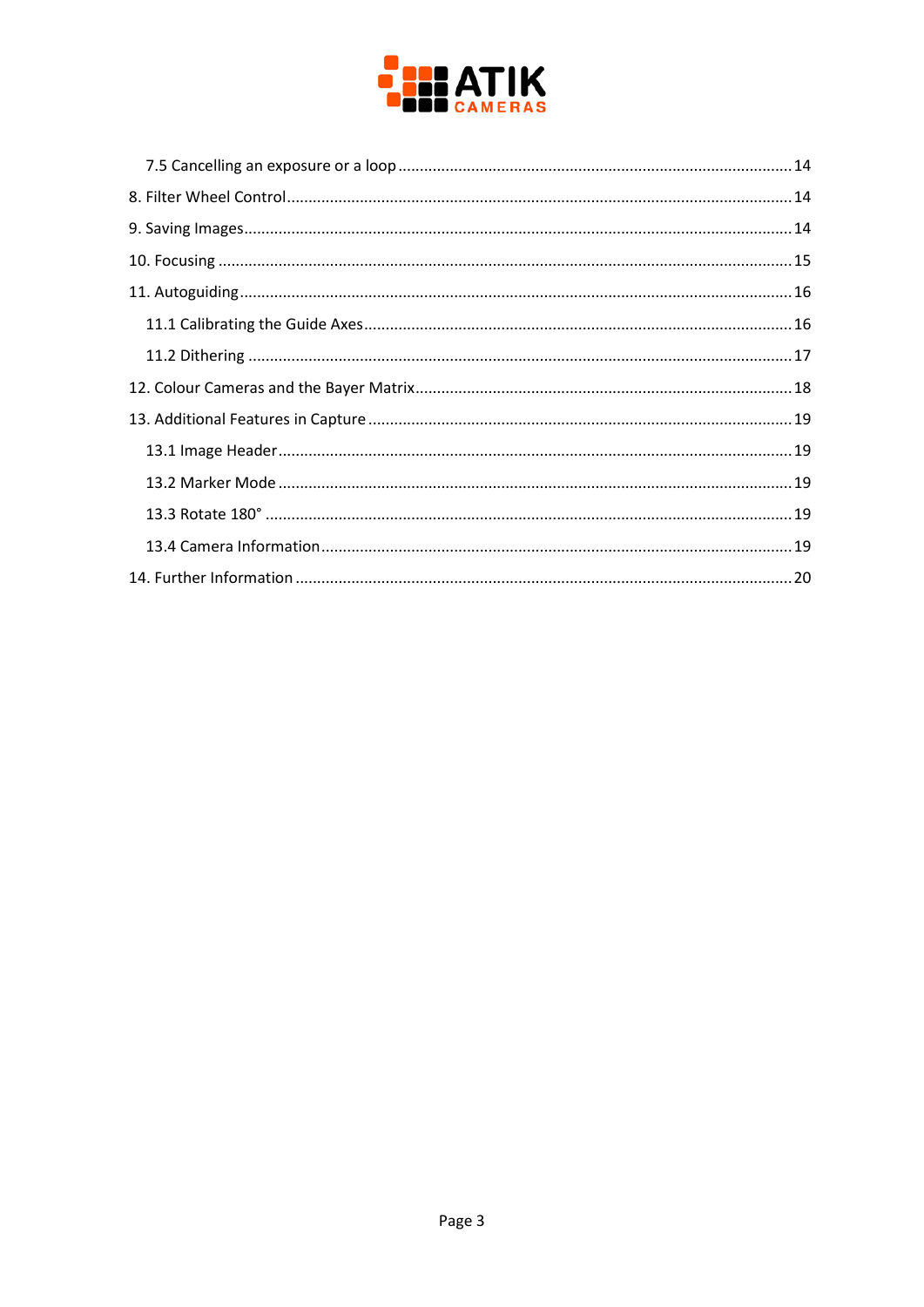

# <span id="page-3-0"></span>**1. Introduction**

Firstly, congratulations on your purchase of an Atik Camera. Atik Cameras provide superior performance, unparalleled ease of use and exceptional value for money. They are the result of extensive research and development, each one having been designed and built with the requirements of the most demanding astroimager in mind, and will be your imaging companion for a long time to come.

Artemis Capture is our very own standalone program which allows you to control your Atik camera, capture and preview images and save them as standard FITS files. Solely designed for optimum image capture, it is not an image processor, though it does provide the ability to manipulate the histogram for mapping the 16-bit images to the display. Such adjustments are purely for display purposes to help you get the most of your imaging sessions, and the data saved in the FITS file is exactly what is read from the camera (RAW).

#### <span id="page-3-1"></span>**1.1 Key Features**

Special features of Artemis Capture include:

- Pixel Binning
- Sub-frame selection for rapid focusing
- Automatic sequential capture, saved with sequential file names
- Black and white level adjustment and log stretch for displaying images
- Histogram function
- Regulated cooling control
- Motorised filter wheel control
- Autoguider function with dithering
- Focus Assist using data gathered from star images
- Zoom feature
- Display adjust for aspect ratio when using non-square pixels
- Night-vision mode
- FITS file inspection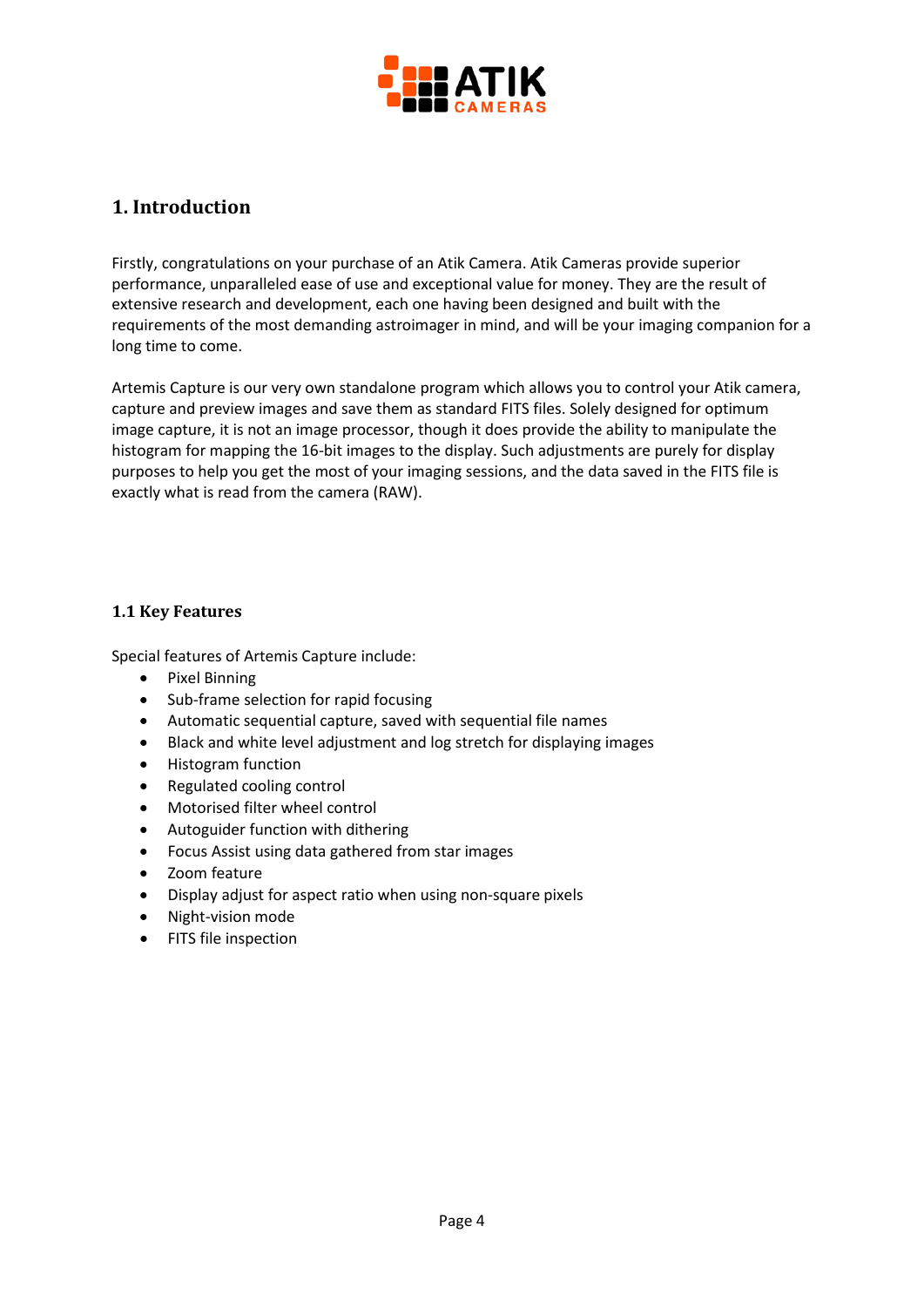

# <span id="page-4-0"></span>**2. Installing the Software**

Although we provide a CD-ROM including a full software installer, we recommend, where possible, that you download the core software installer from the downloads page of our website; [www.atik-cameras.com/downloads](http://www.atik-cameras.com/downloads)

We frequently update our core software so this is simply to ensure you have the absolute latest version that may not yet be available on the CD-ROM. We also regularly update our CD-ROM installer, so if you aren't in a position to download the core software installer, don't worry, you'll still have a very recent version.

To install the software:

- Download the core software installer **OR** insert the CD-ROM
- Run the file "SetupArtemisUniversal.exe"
- Follow the prompts, ensuring 'Drivers' is ticked and selecting any additional plug-ins you may require
- The software should now be installed

When connecting the camera to the computer, an "Installing Device Drivers" message should pop up. Follow any prompts, clicking 'continue anyway' if asked.

**Note:** The camera's fan will come on as soon as you power the camera on – this does not mean the cooling is on.

Once the driver is installed, the camera is ready to use.

#### <span id="page-4-1"></span>**2.1 Opening Artemis Capture**

It is recommended you connect your camera to the computer before opening Capture. If opening Artemis Capture without a camera connected, the following message will appear:

| Artemis Capture             |       |        |
|-----------------------------|-------|--------|
| Failed to connect to Camera |       |        |
| Abort                       | Retry | Ignore |

If you have intentionally not plugged in a camera, clicking 'Ignore' will open Artemis Capture, though a number of features will be unavailable. This is useful if you would like to inspect previously captured FITS files.

If you are expecting the camera to be recognised, ensure the camera is powered on (where applicable) and connected to the computer. Sometimes it can take Windows a few minutes to find and install the correct driver – try waiting a few minutes before pressing 'Retry'. You can also check whether the camera is showing in the devices window.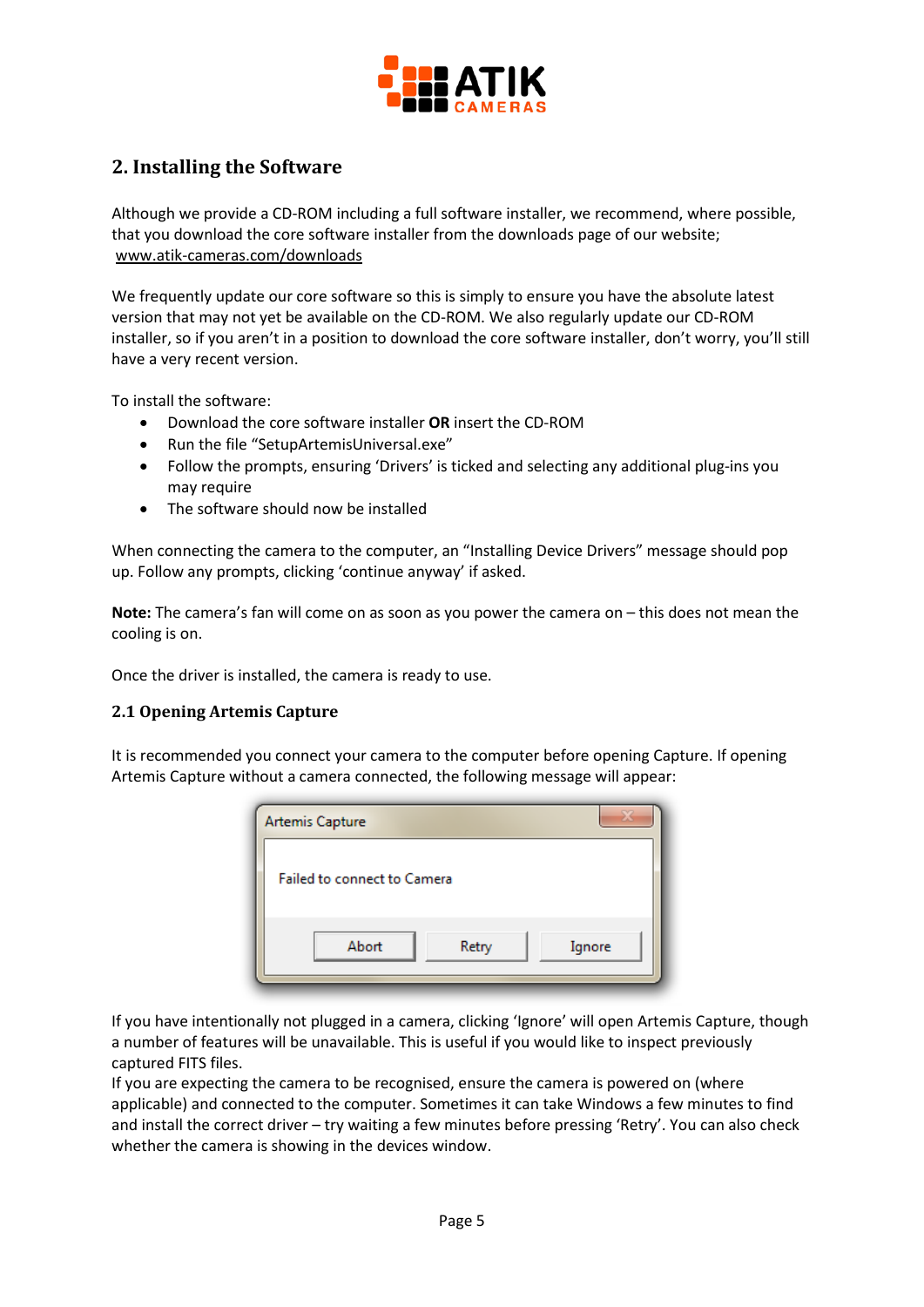

# <span id="page-5-0"></span>**3. The Main Screen**



This is the main screen of Artemis Capture. This is where you can access menus and short cut buttons and control which additional menus are displayed. The green rectangle represents the full size of the CCD sensor and this is where the most recent image will be displayed. The bar along the bottom displays the programs status, including whether the current image has been saved, the current level of zoom, and whether the camera is idle, currently exposing or an image is being downloaded. This is particularly useful to check on the status of longer exposures as the bar will countdown the amount of time left.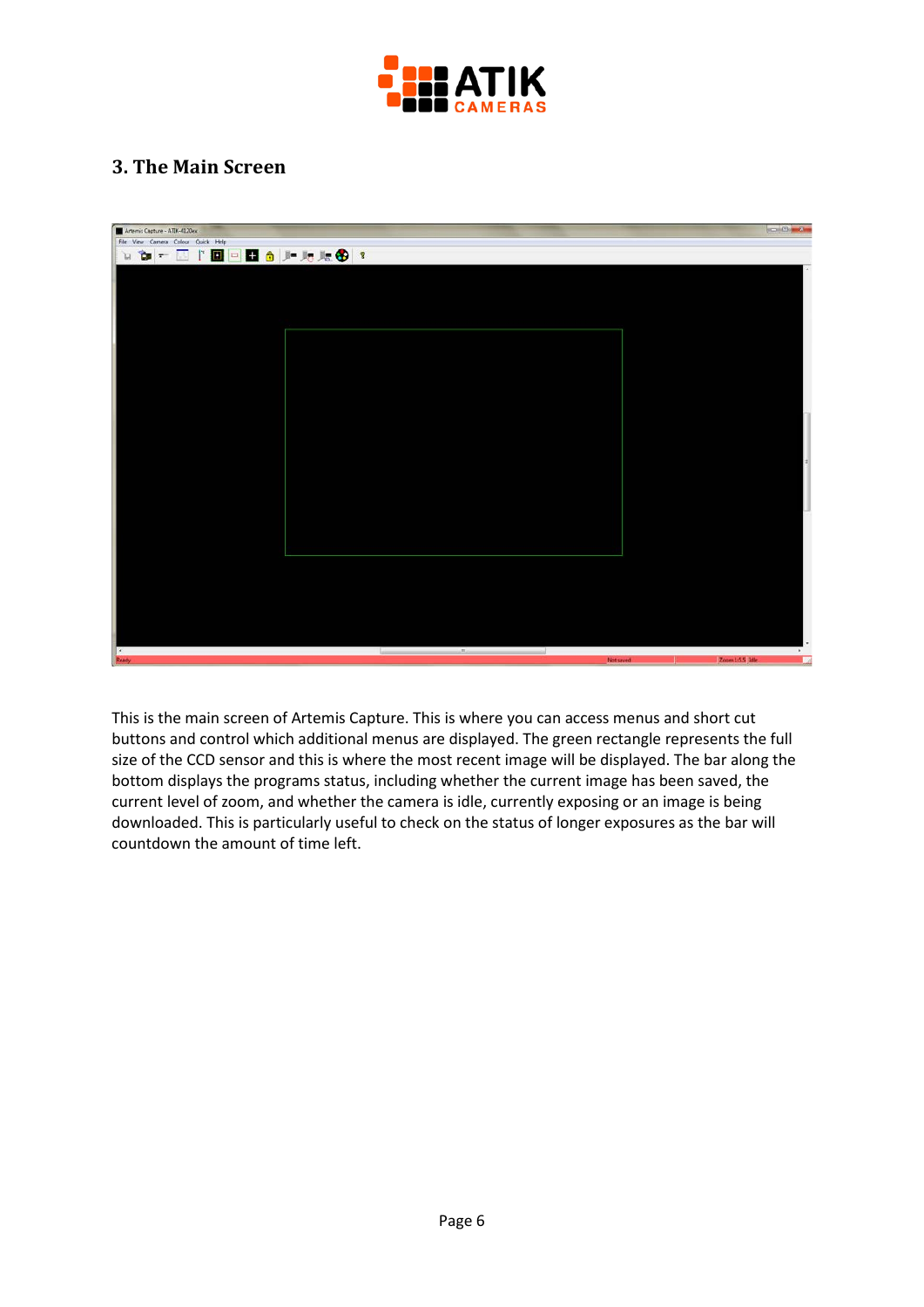

#### <span id="page-6-0"></span>**3.1 Tool Bar Buttons**

A number of key features can be controlled through the Tool Bar Buttons on the main screen as follows:



 $\Box$  Save: Saves the current image



Autosave: Auto saves all captured images, according to the settings in the Exposure window



Display: Toggles the display window on/off



Exposure: Toggles the Exposure window on/off



Cooler control: Controls the camera cooler and temperature (on supported models)



Focus and Autoguider: Toggles focus-assist and autoguider window on/off

Sub-frame: Selects a specific area of the image instead of the full frame. Very useful for





**Lock settings: Locks all exposure control settings** 



Marker mode: Activates the image orientation assist



Snapshot: Initiates an exposure with duration as specified in the Exposure window



Loop: Toggles the loop exposure on/off. Useful for focusing and capturing sequences

Sequencer: Allows programming a sequence of images, which can use different

exposures/filters

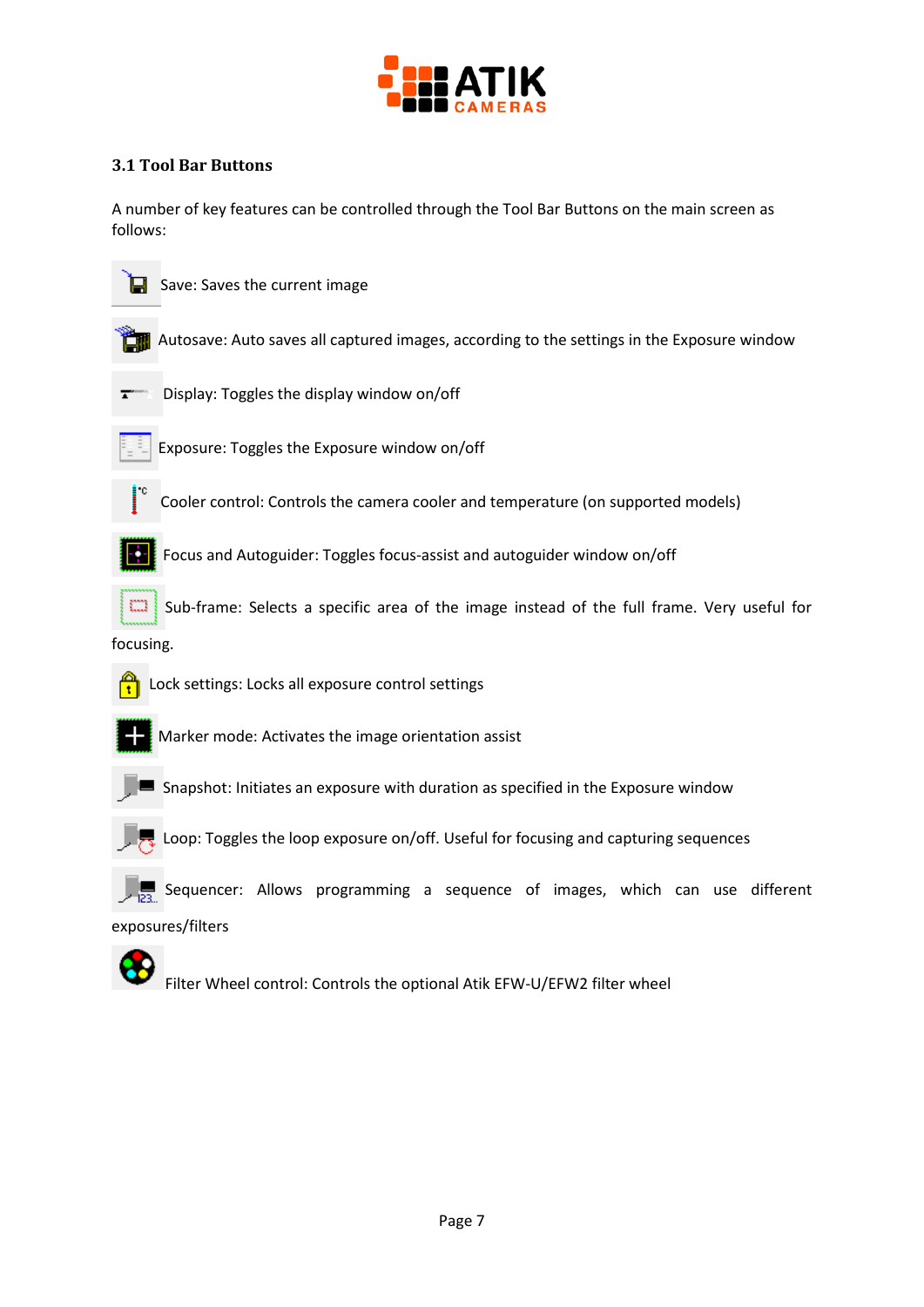

# <span id="page-7-0"></span>**4. Exposure Window**

You can toggle the Exposure window by pressing the Exposure button

or by clicking VIEW > Exposure Settings from the main menu.

This window allows you to control the exposure settings, along with binning and autosave functions.

#### <span id="page-7-1"></span>**4.1 Exposure Length**

The exposure [ Exp.(s) ] is displayed in seconds, with the [ min. ] selector adding 60, the [ sec. ] selector adding 1 and the subsequent selector handling all decimal places. The shortest exposure available is 0.001s.

#### <span id="page-7-2"></span>**4.2 Delay**

The Delay [ Dly .(s) ] function allows you specify a delay in seconds

between exposures when looping images. This is particularly useful for seeing changes in focus and for guider stabilisation.

#### <span id="page-7-3"></span>**4.3 Lock**

Checking this box locks the current exposure settings.

#### <span id="page-7-4"></span>**4.4 Pre**

The Pre checkbox allows the camera to function in a preview mode. This speeds up image download time to roughly twice as fast, but the image quality will suffer. This is particularly useful when focusing the camera and testing your equipment, but is best unchecked when taking final images.

#### <span id="page-7-5"></span>**4.5 Binning**

BinX and BinY specify the level of binning for an image. It is usually best to keep these values the same, in which case =BinX can be selected from the BinY options.

#### <span id="page-7-6"></span>**4.6 Selecting a Subframe**

Selecting a subframe, or region of interest, can have a number of benefits including faster download times and focusing on a single area. A subframe will be shown as a red rectangle within the green rectangle on the main screen. Only the area within the red rectangle will be displayed on the next exposure.

| Exposure                                |
|-----------------------------------------|
| Exp.(s) 0.001<br><u>→</u> min : →sec. → |
| Lock<br>Dly.(s)  O<br>Pre               |
| l⊰≺<br>BinX 11<br>BinY                  |
| Start× 10<br>StartY 0                   |
| Height 2199<br>Width 2749               |
| Full frame                              |
| Ⅳ Autosave Images Browse                |
| C:\Users\Jo\Documents\Capture\          |
| Seq fmt.   file_001   ▼   _ Next dir.   |
| Seq no.<br>Close                        |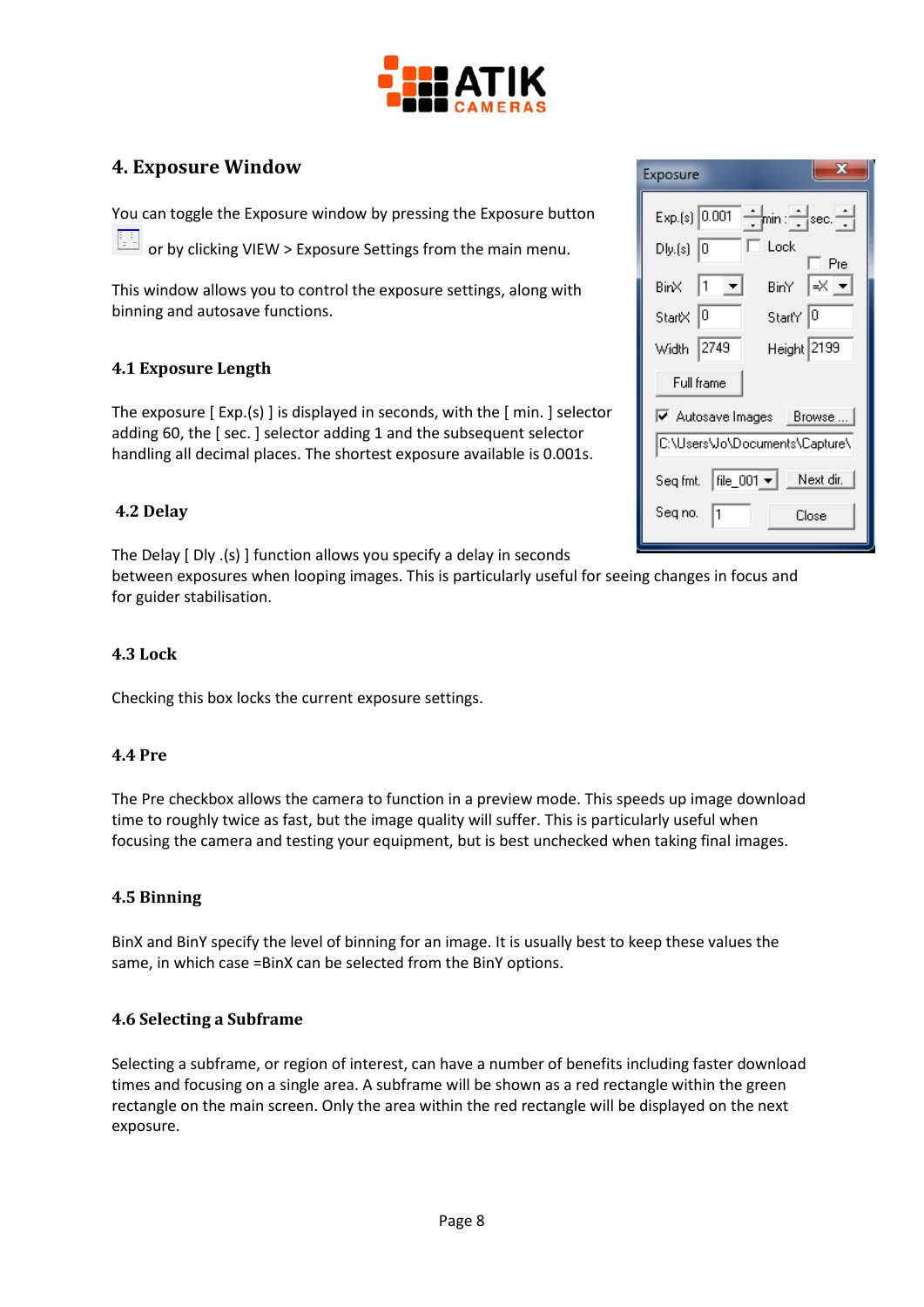

The easiest way to specify a subframe is by using the Subframe definition button  $\Box$  After clicking the button, a subframe can be drawn using the mouse. This can also be accessed by selecting CAMERA > Subframe on the main menu, or by holding the SHIFT key and drawing a box with the mouse.

The StartX and StartY boxes in the exposure window will then respectively display the horizontal and vertical pixel values for the start of the subframe from the top left-hand corner of the full frame (green rectangle). The Width and Height values in the exposure window display the size of the subframe itself. These values can also be altered directly to create a subframe.

A subframe can be removed either by deselecting the Subframe definition button, pressing the 'Full Frame' button in the exposure window, or by manually re-entering the full pixel size of the sensor in the width and height values.

#### <span id="page-8-0"></span>**4.7 Autosave**

Due to the quantity of images often required in astroimaging, it may be preferable to use the 'autosave' feature. The destination folder when autosaving can be set in the exposure window, along with the sequence format and sequence number.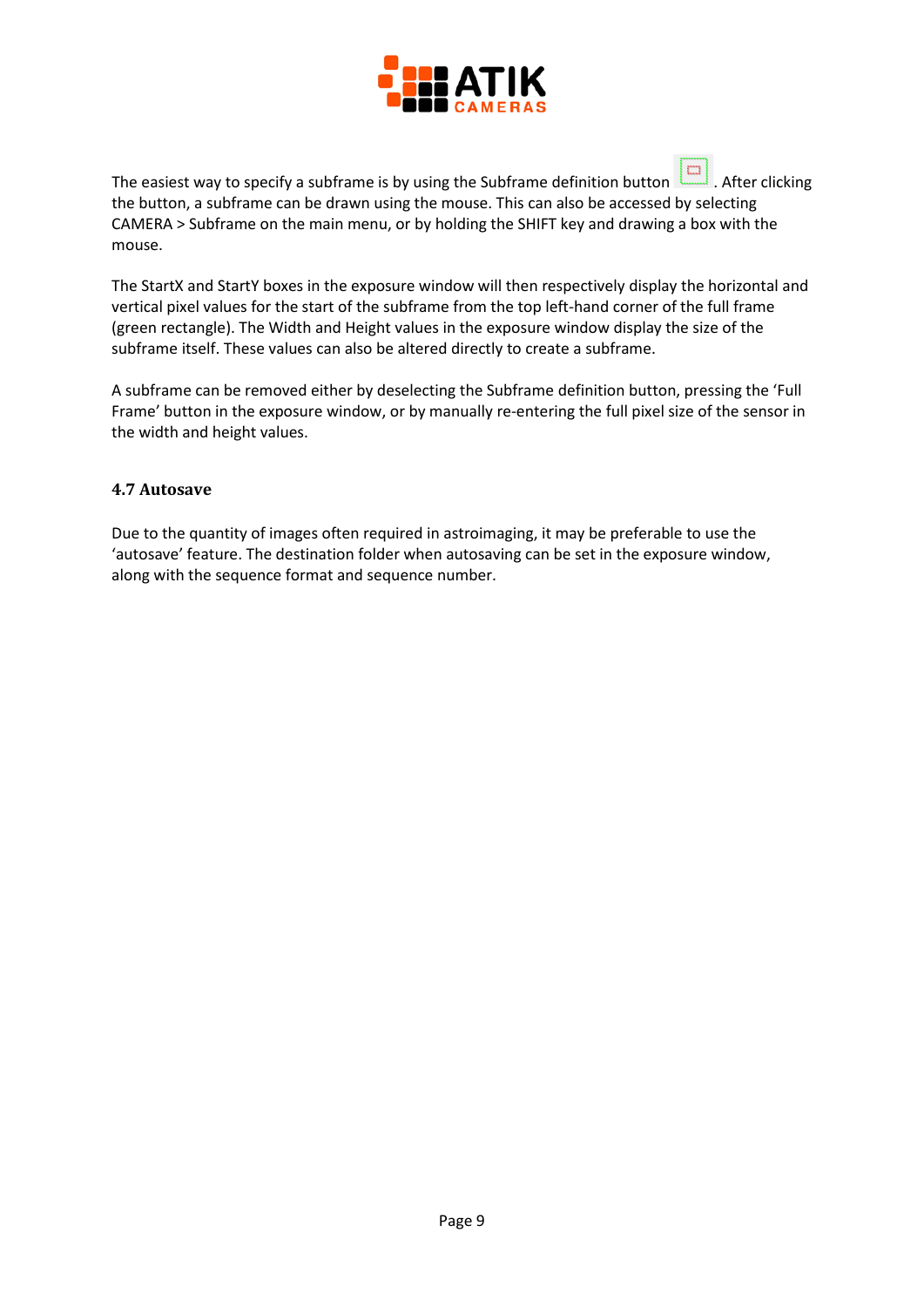

# <span id="page-9-0"></span>**5. Display Window**

The display window can be toggled using the display window

button  $\overline{I}$  or by going to VIEW > Display Options. This allows you to adjust the way in which the 16-bit image is mapped to the PC's display.

**Note:** Changing these settings only alters how the image is displayed within Capture, and not the image itself. The image saved will be from the raw camera data, regardless of how the display settings may alter the image on screen.

#### <span id="page-9-1"></span>**5.1 Histogram**

The histogram provides a simple way to visually check the pixel

intensity distribution of each image. The red marker shows where the black level is set while the green marker displays where the white level is set.

#### <span id="page-9-2"></span>**5.2 Auto Stretch**

The auto stretch function allows the program to automatically adjust the black and white levels each time an image is captured. The levels are selected in such a way as to only allow a few pixels to fall outside the displayed range.

If 'Auto stretch' is unchecked, you can manually set the black and white levels. These will remain the same until new levels are selected, or auto stretch is re-selected.

**Hint:** This is particularly useful for checking things such as star saturation. If you set the black level to around 40,000, this will allow you to see how many stars in your image are coming close to saturation point. You may then adjust your exposure length accordingly.

#### <span id="page-9-3"></span>**5.3 Log**

The log value controls how grey shades are distributed in the image. Setting this at zero provides a linear map, while a positive value will increase contrast at the lower end and a negative value will increase the contrast at the higher end.

#### <span id="page-9-4"></span>**5.4 Negative**

The Negative button will invert the colours of an image. This can be particularly useful when looking for faint objects as it is often easier to determine such details against a light background than it is against a dark background.

| <b>Display</b>                                                                |       |  |
|-------------------------------------------------------------------------------|-------|--|
| Histogram                                                                     |       |  |
| Black 4688<br>White 60072<br>10<br>Log                                        |       |  |
| Zoom<br>V Auto stretch   Reticle<br>$\Box$ Negative<br>□ Correct aspect ratio |       |  |
| Night vision                                                                  | Close |  |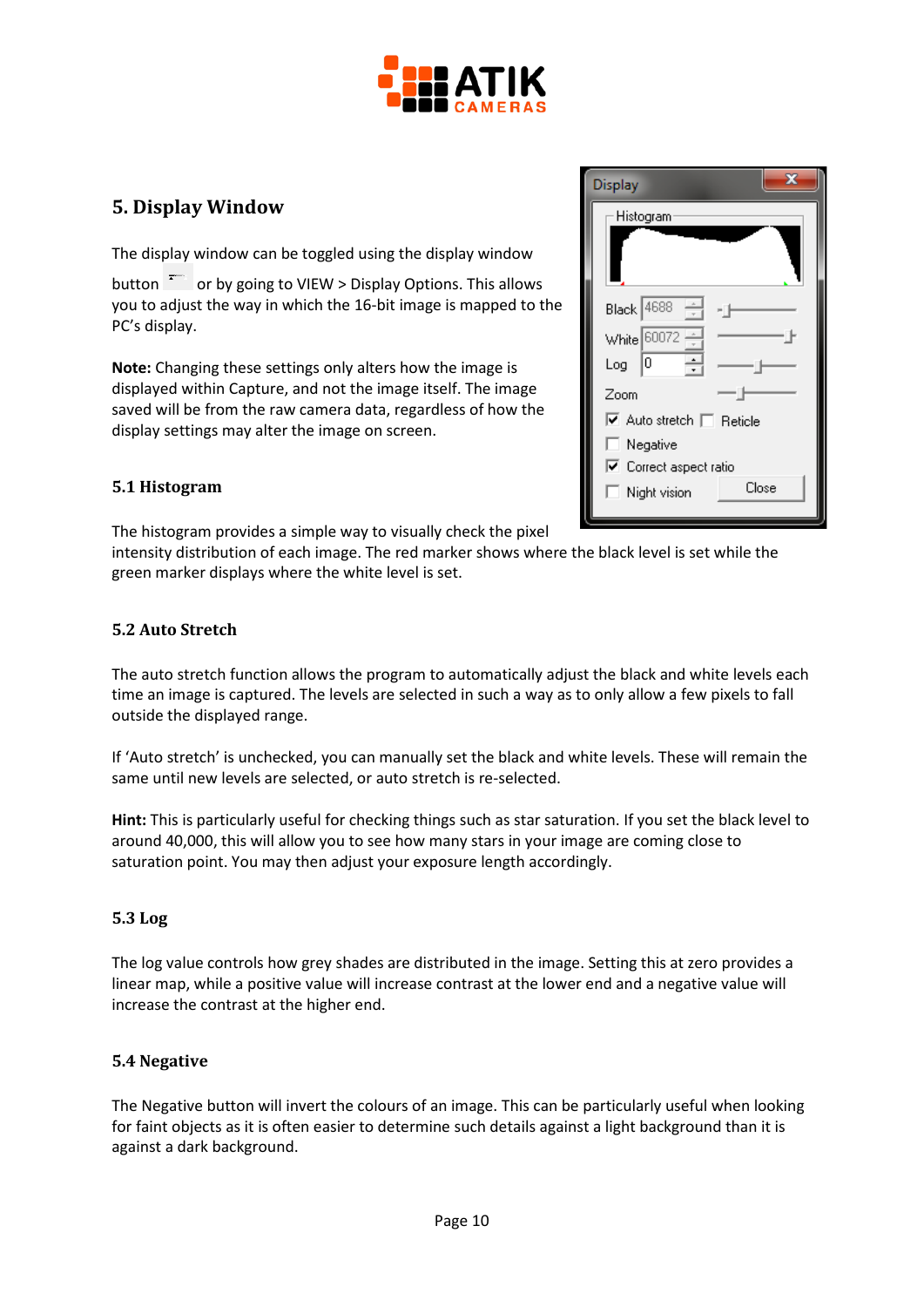

#### <span id="page-10-0"></span>**5.5 Reticle**

This simply adds a reticle to the image, allowing you to determine the centre of the frame. This can help with alignment and image composition.

#### <span id="page-10-1"></span>**5.6 Correct Aspect Ratio**

This adjusts the displayed image according to the physical dimensions of the pixels on the CCD sensor for cameras models that do not have square pixels. If the box is checked then the height of the displayed image is scaled so that a square area on the screen corresponds with a square area in the sky.

#### <span id="page-10-2"></span>**5.7 Night Vision**

This option changes the colour scheme to red in order to help preserve visual dark adaptation when using the software at night.

Selecting Night Vision mode may also change the colour settings in other programs – these will be restored either when Night Vision is unchecked, or when Capture is closed.

**Hint:** It's possible to save the Night Vision colour scheme for your general use. To do this, select Night Vision in Capture, right-click on the Windows desktop, and select 'Properties' or 'Personalize', depending on your version of Windows. You should then be able to save this as a theme. It's advisable to save your current theme before doing this, so you're able to return to it when you no longer need night vision.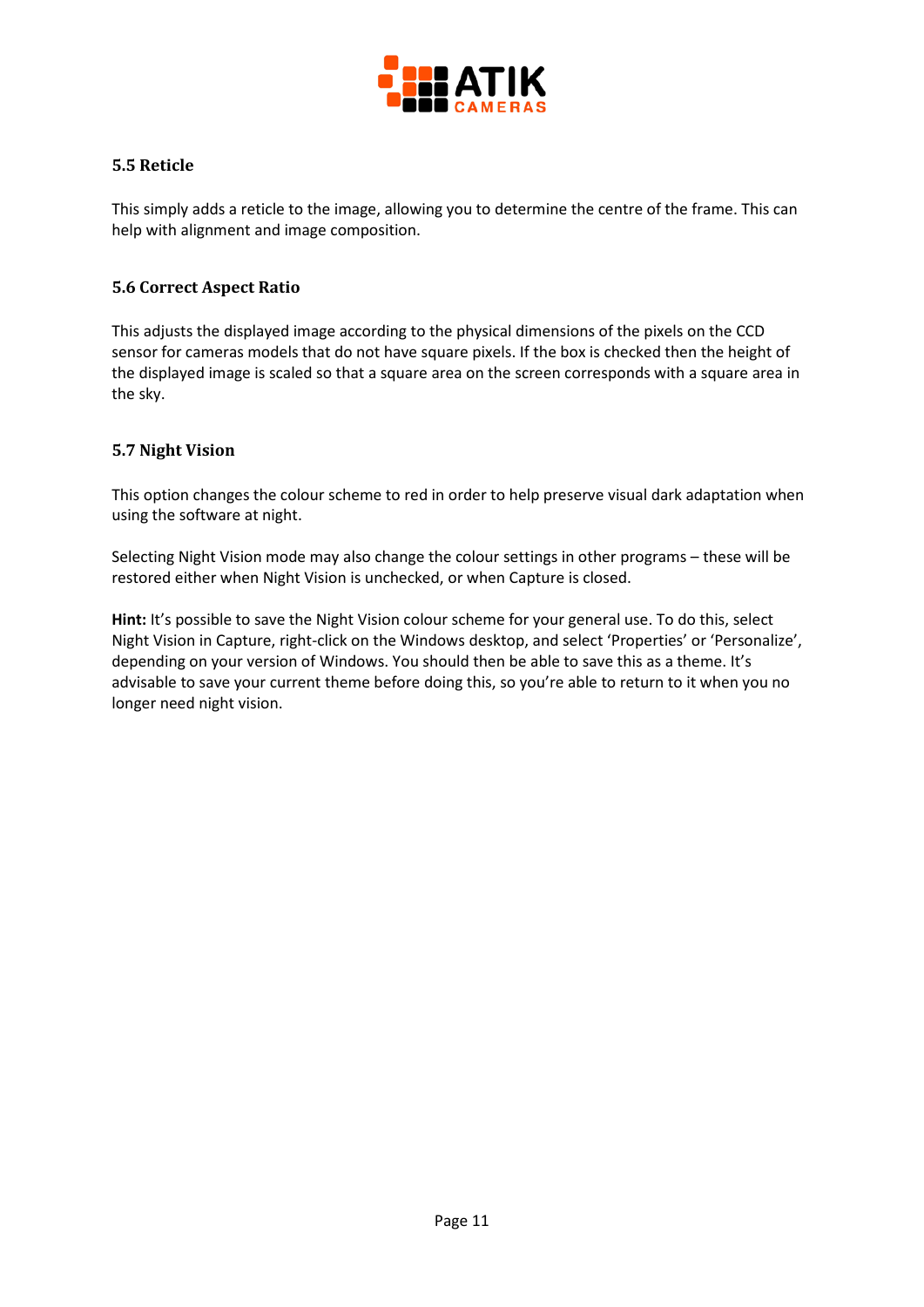

# <span id="page-11-0"></span>**6. Cooling**

The cooler menu can be toggled by pressing the Adjust Cooler

Settings button  $\begin{bmatrix} 1 \\ 1 \end{bmatrix}$  or by selecting VIEW > Cooler Settings.

The cooling will be off by default and Status will display 'Off'. The temperature will show the current temperature of the camera and will vary depending on oundings.

| Cooler                   |                                   |
|--------------------------|-----------------------------------|
| Setpoint:<br>Status: Off | $-10.0^{\circ}$ C<br>Temp: 22.4°C |
| Cooler on                | Close                             |

To turn the cooler on, select the desired setpoint using the arrows and press the 'Cooler On' button.

It's best to then wait for up to 5 minutes to allow the temperature to fully stabilize.

#### **A note about Setpoints**

The level of cooling your camera can achieve is influenced by your surroundings. The figures we supply are cooling deltas, and specify how far below the ambient temperature the camera can cool. So, for example, a camera with a cooling delta of -30°C will be able to cool to 30°C below the ambient temperature, meaning that if your imaging location is 10°C on a given night, your camera will be able to achieve -20°C. If your imaging location is 20°C, your camera will be able to achieve - 10°C, and so on.

It's often more important to image at an accurate, regulated, repeatable temperature than it is to simply operate at maximum cooling, and for this reason we recommend setting the cooling at a consistent and controllable level for your environment.

This means you can maintain a stable temperature throughout an entire nights imaging where the temperature may fluctuate slightly. This is also the case when imaging across a number of nights where the temperature may change more noticeably.

#### <span id="page-11-1"></span>**6.1 Nonregulated Cooling**

On cameras where the cooling is unregulated, the temperature will be displayed as 'unknown'. The cooler can only be turned on or off and will always cool to the maximum possible level.

#### <span id="page-11-2"></span>**6.2 Warming up the camera**

After switching the cooler on, the button will change to 'Warm up'. When pressed, this will initiate the power down sequence, which will raise the temperature slowly. This is necessary to avoid thermal shocks on the CCD and should always be performed before turning the power off. Closing Capture will also initiate the power down sequence, though it is necessary to wait a few minutes after closing Capture for this to be performed before powering down either the computer or the camera.

| Cooler                       |                                  |
|------------------------------|----------------------------------|
| Setpoint:<br>Status: Cooling | $-8.0^{\circ}$ C<br>Temp: -8.0°C |
| Warm up                      | Close                            |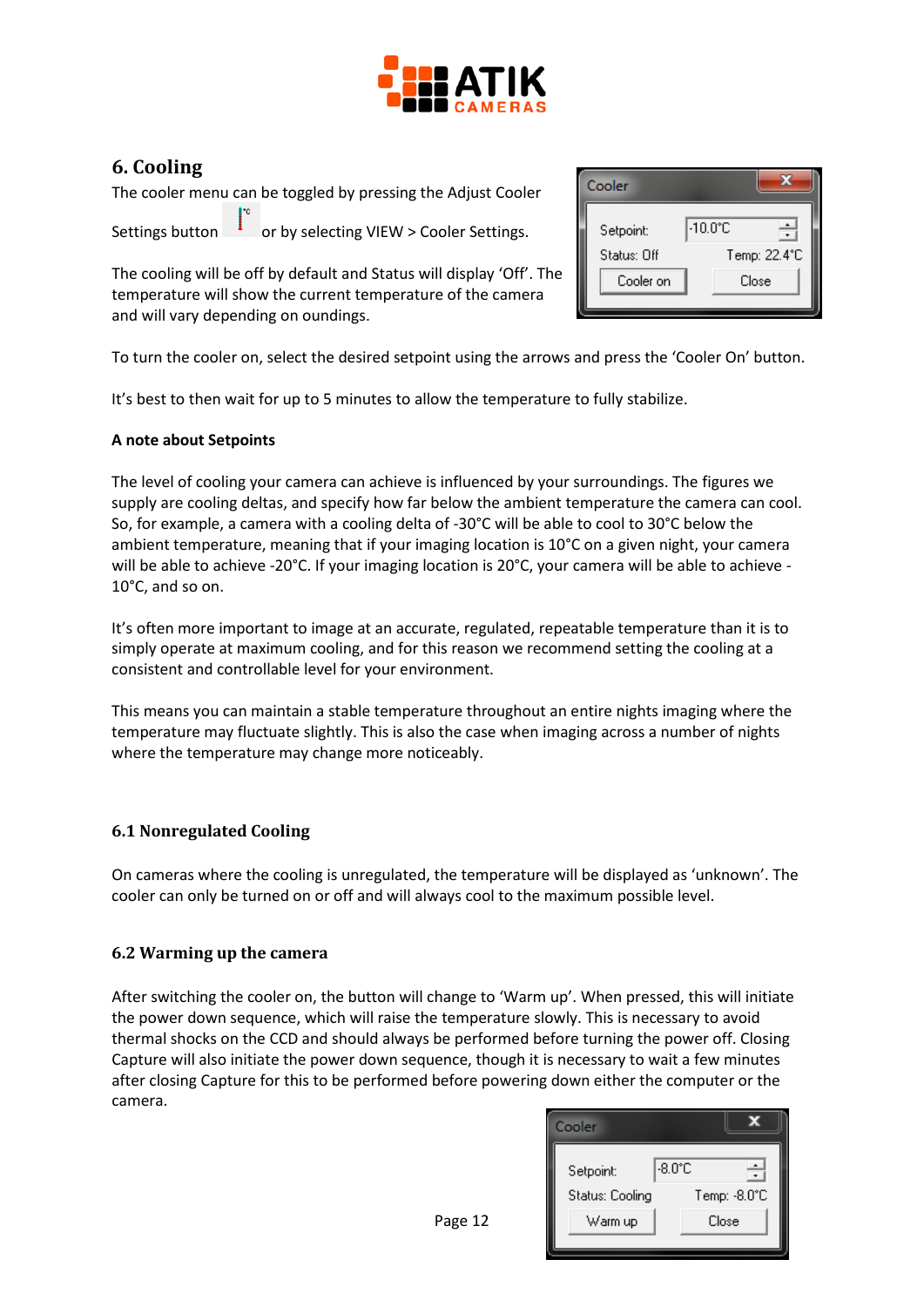

# <span id="page-12-0"></span>**7. Taking an Exposure**

There are a number of different ways to initiate an exposure in Capture, and which you use will depend on your needs.

#### <span id="page-12-1"></span>**7.1 Snapshot**

The snapshot button  $\mathbb{Z}^{\blacksquare}$  will initiate a single exposure based on the current settings in the exposure window. This can also be done by selecting CAMERA > SNAPSHOT through the main menu.

#### <span id="page-12-2"></span>**7.2 Loop**

The loop button  $\vee$  will start taking repeated images based on the settings in the exposure window. Settings can be changed during looped exposures, but will not take effect until the next exposure starts. A loop can also be initiated by selecting CAMERA > LOOP on the main menu.

This is particularly useful when focusing the camera or setting up the autoguiding function.

#### <span id="page-12-3"></span>**7.3 Quick menu**

The quick menu provides a number of shortcuts to pre-specified exposures. These can be initiated both through the Quick menu and through the corresponding F1-F8 short cuts.

These can be modified by selecting QUICK > Save… so you can create personalised shortcuts for up to 8 of your most used exposure settings, depending on your needs. As part of this, you can specify the level of binning and whether this initiates a single exposure or a loop.

| Quick   Help          |                |
|-----------------------|----------------|
| $0.1$ sec $1x1$       | F1             |
| 1 sec 1x1             | F <sub>2</sub> |
| $5 \sec 1x1$          | F3             |
| $10 \text{ sec } 1x1$ | F4             |
| $0.1$ sec $2x2$       | F5             |
| 1 sec $2x2$           | F6             |
| $5$ sec $2x2$         | F7             |
| $10$ sec $2x2$        | F8             |
| Save                  |                |

#### <span id="page-12-4"></span>**7.4 Image Sequencer**

Capture also features an image sequencer which allows you to take multiple images in a pre-specified sequence. This can be accessed

by pressing the Sequencer button  $\overline{\mathbb{R}}$  or by selecting CAMERA > Sequencer from the main menu.

The sequencer allows you to specify settings for up to 10 different exposures, including length, binning and filter wheel position. You can set how many times the sequence is to be repeated and in what order

| $\mathbf{x}$<br>Sequencer                                                                                                                                                                                                                                                                                                                                                                                                                                                                                                                                                                                                            |
|--------------------------------------------------------------------------------------------------------------------------------------------------------------------------------------------------------------------------------------------------------------------------------------------------------------------------------------------------------------------------------------------------------------------------------------------------------------------------------------------------------------------------------------------------------------------------------------------------------------------------------------|
| Sequence<br>Enabled Exposure [sec] Binning<br>Filter Pos<br>File Suffix<br>System Command<br>1Γ<br>÷<br>1x1<br>÷<br>10<br>1<br>÷<br>÷<br>$2\Box$<br>I٥<br>1x1<br>l1<br>$\overline{\phantom{a}}$<br>÷<br>÷<br>1x1<br>lo.<br>$3\Box$<br>l1<br>▼<br>÷<br>÷<br>$4\Box$<br>1x1<br>I٥<br>l1<br>$\overline{\phantom{a}}$<br>÷<br>$5\Box$<br>÷<br>I٥<br>1x1<br>1<br>$\overline{\phantom{a}}$<br>$6\Box$<br>÷<br>÷<br>1x1<br>I٥<br>11<br>▼<br>÷<br>$7\Gamma$<br>÷<br>I٥<br>1x1<br>l1<br>$\overline{\phantom{a}}$<br>$8\Box$<br>÷<br>÷<br>1x1<br>O<br>l1<br>▼<br>÷<br>÷<br>9Γ<br>I٥<br>1x1<br>l1<br>▼<br>÷<br>÷<br>I٥<br>$10\Box$<br>1x1<br>l1 |
| ÷<br>Sequence repeat mode: Lines (1,1 2,2 3,3)<br>$\vert \cdot \vert$<br>Repeat count:                                                                                                                                                                                                                                                                                                                                                                                                                                                                                                                                               |
| O<br>lo.<br>싂<br>싂<br>Delay between exposures:<br>Delay before start:                                                                                                                                                                                                                                                                                                                                                                                                                                                                                                                                                                |
| Load settings<br>Save settings<br><b>Run</b><br>Close                                                                                                                                                                                                                                                                                                                                                                                                                                                                                                                                                                                |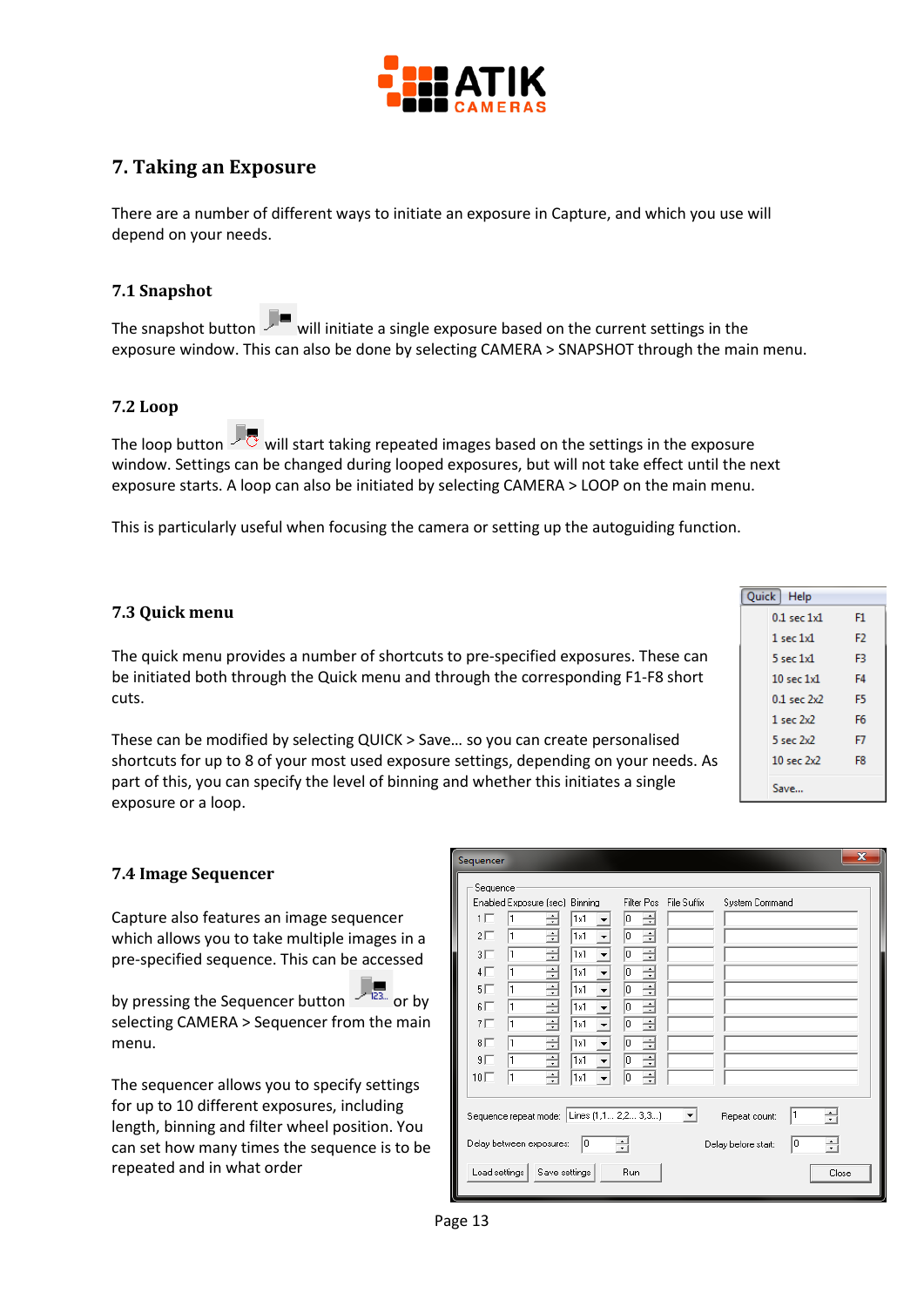

(1,1,1…2,2,2…3,3,3 or 1,2,3…1,2,3…1,2,3). You can also set a delay between exposures and delay before the start of the sequence, both of which may be useful for guider stabilization.

When you are happy with your sequence, press Run to initiate it.

Through this window you can also save and load sequences.

Images taken during the sequence are automatically saved according to the settings in the Exposure window, along with any file suffix specified in the Sequencer window.

#### <span id="page-13-0"></span>**7.5 Cancelling an exposure or a loop**

An exposure can be cancelled by unselecting the Snapshot button whilst it's in progress. You can also stop a loop by unselecting the loop button whilst imaging is in progress.

If you want to cancel the exposure early, but still keep the result, hold the shift key while deselecting the exposure button. The image will then be downloaded and displayed in the main window.

#### <span id="page-13-1"></span>**8. Filter Wheel Control**

Any Atik Filter Wheel can be controlled in Artemis Capture. To control the Filter Wheel manually,

select the filter wheel button  $\bigoplus$  or select CAMERA > FILTER WHEEL from the main menu. This allows you to select which filter number you wish you to use and changing the filter number will move the wheel to the selected position.

As mentioned, the filter wheel can also be controlled automatically using the image sequencer.

#### <span id="page-13-2"></span>**9. Saving Images**

Single images can be saved by pressing the 'Save as' button **button** or by selecting FILE > Save Image As… in the main menu. This will allow you to select a destination and name and save your image.

As previously mentioned, there is also an autosave function available. This can be selected in the

exposure window by checking the box, by pressing the 'Autosave' button  $\Box$  or by selecting FILE>Autosave in the main menu.

**Note:** Unless using the sequencer, Artemis Capture will NOT save images unless either the autosave function is selected, or you manually save the desired images. Please make sure you are saving your images.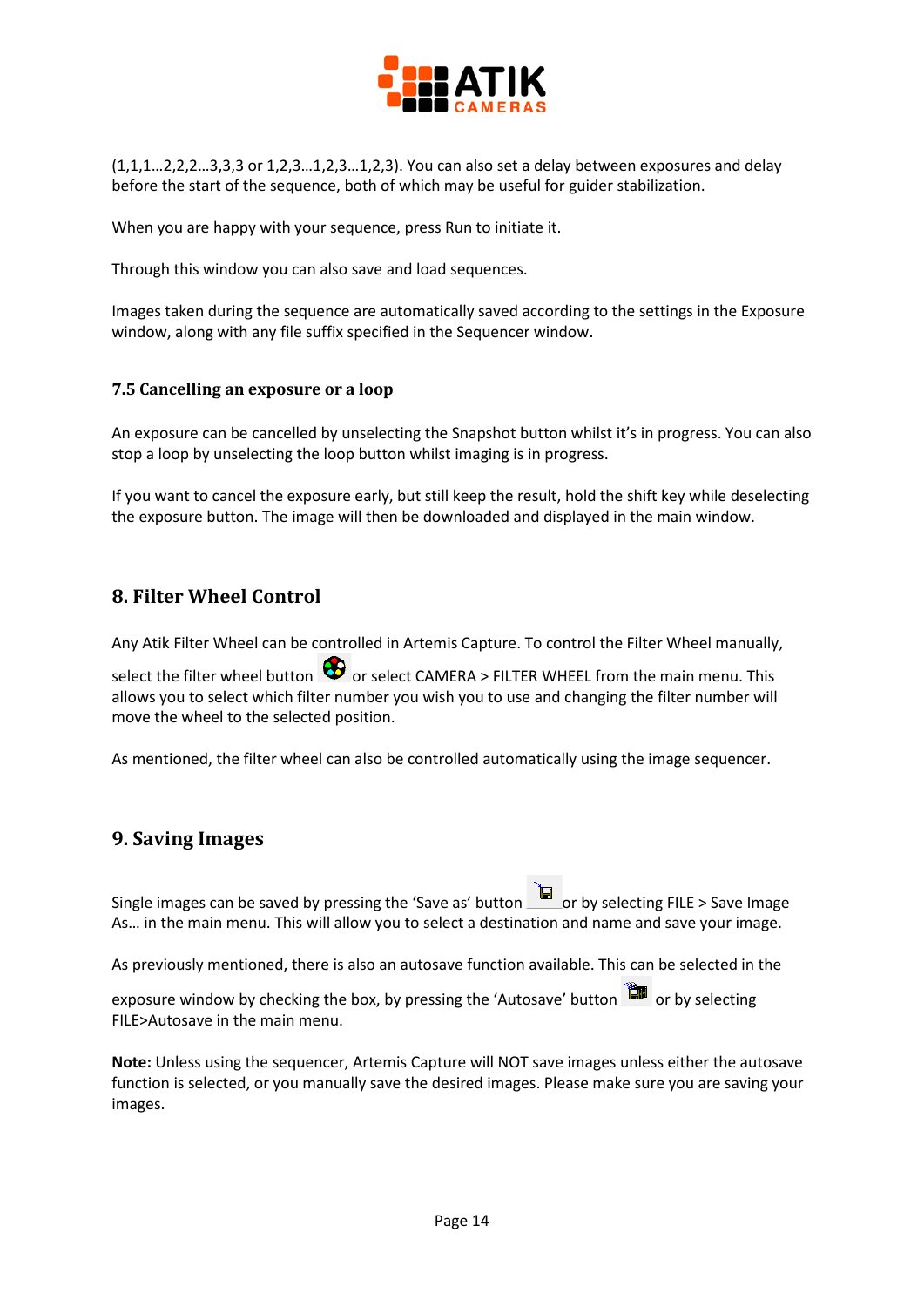

# <span id="page-14-0"></span>**10. Focusing**

As accurate focusing is such an important part of astroimaging, Capture contains a Focus Assist feature to help you achieve the best focus possible.

Roughly focus your telescope and take an exposure sufficient to see stars. You can then activate the

Focus Assist window by double-clicking on a star. You can also use the Tracking button  $\Box$  or select VIEW> Tracking to open the window, which will then ask you to double-click a star to select it.

For best results, choose a star which is bright but not overexposed (you can check this using the method described in section 5.2 on page 10) and which has a relatively clear area around

| Star Tracking [Focus + Autoquiding]                                                         |                             |
|---------------------------------------------------------------------------------------------|-----------------------------|
| Tracking search radius 15<br>싂<br>$\rightarrow$<br>8<br>Measurement radius<br>Setup Guiding | Double-click star to select |

it. Capture will select the brightest star in the vicinity of your selection and draw a small box around it. It's then a good idea to select a subframe around your chosen star to reduce the image download time. You will also want to zoom in on the star so it's highly magnified as this makes it easier to visually verify the image quality.

Once a star is selected, the window will display the width of the star (FWHM) and its maximum brightness (Bri). These are in bold to help you see them when you're some distance from the monitor.

You are trying to get the brightness to a maximum and the width to a minimum. This will give the sharpest and brightest star images.

| Star Tracking [Focus + Autoquiding]                              |                                                   |            |
|------------------------------------------------------------------|---------------------------------------------------|------------|
| Tracking search radius 15<br>Measurement radius<br>Setup Guidina | ÷<br>FWHM: 5.90<br>$\overline{\phantom{a}}$<br>18 | Bri: 19100 |

Press the Loop button to begin taking repeated exposures and adjust your telescope's focus until it's at an optimum level both visually and with the maximum and minimum values.

Capture will track the star from one exposure to the next by searching for the brightest pixel in the area around the star's previous location. This is useful as the star may drift by a number of pixels depending on the magnification and stability of the telescope.

You can use the Tracking Search Radius to set how many pixels Capture will search around the star's previous location to find it. This figure should be slightly larger than the radius of the star, but smaller than the distance to the next star. You can also use the measurement radius to measure the star's properties once located.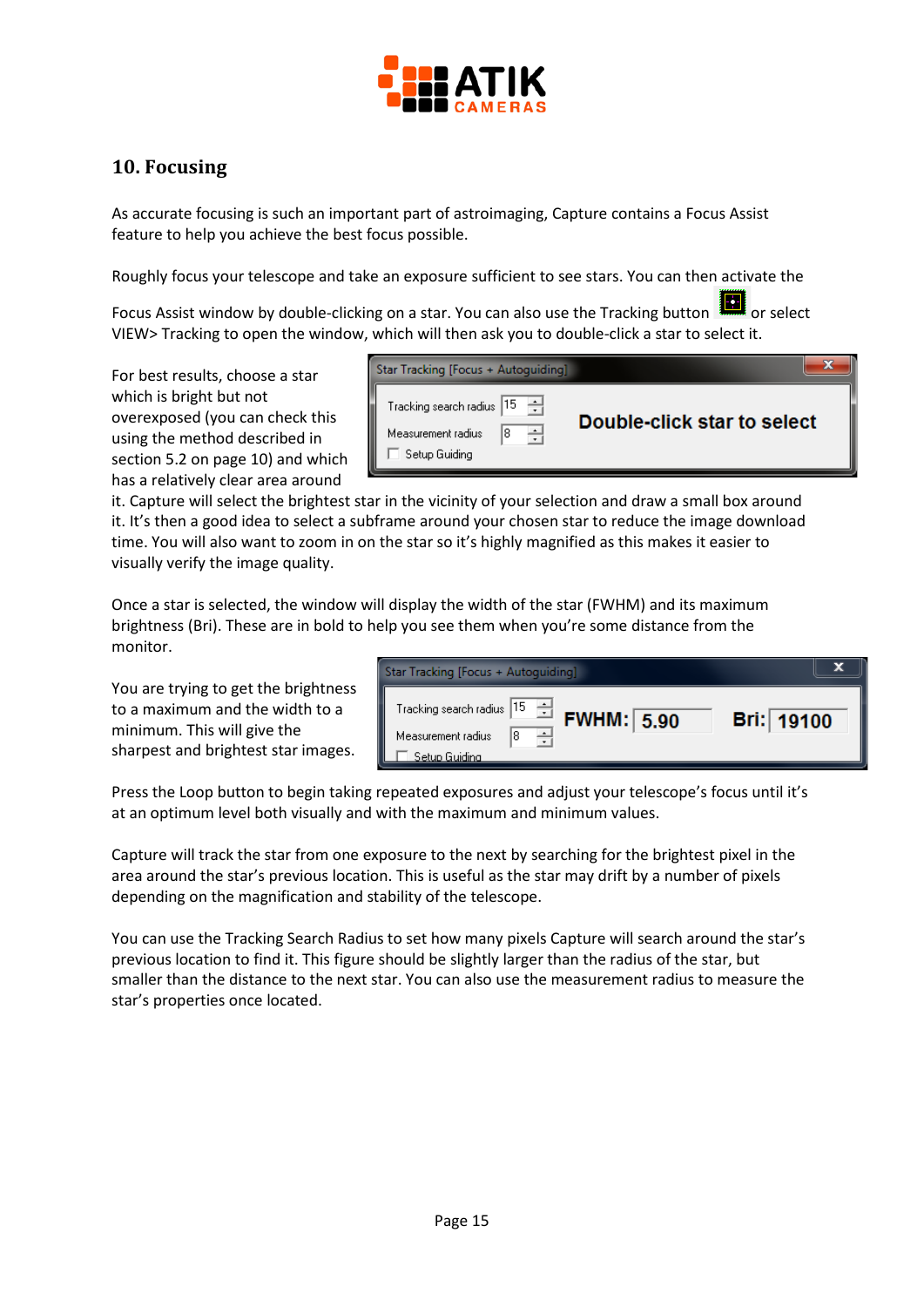

# <span id="page-15-0"></span>**11. Autoguiding**

The autoguiding function in Capture allows you to use a second camera to guide on a reference star and send tracking information to your mount, allowing you to take much longer exposures. If already using Capture with your main camera, you must **open a second instance of Capture**. The camera will be displayed in the Artemis Capture header, allowing you to identify which instance is running which camera.

Once you have focused your guide camera on your selected guide star using the process described in Section 10 on page 15, check the 'Setup Guiding' box to access guider options.

| Star Tracking [Focus + Autoguiding]                                                                                            | x |
|--------------------------------------------------------------------------------------------------------------------------------|---|
| 15<br>쉬<br>Tracking search radius<br><b>FWHM: 4.90</b><br>Bri: 19264<br>Measurement radius<br>8<br>싂<br>$\nabla$ Setup Guiding |   |
| Clear<br>Star deviation from target (pixels)<br>5<br>÷<br>Feedback RA<br>$+0.01$<br>÷<br>5<br>Feedback Dec                     |   |
| Guide axes<br>RA,Dec<br>-N<br>▼<br>0<br>$\bullet$ s<br>200<br>Min guide (ms)                                                   |   |
| 2000<br>Max guide (ms)<br>$-0.01$<br>3000<br>$+0.01$<br>Calib. time (ms)                                                       |   |
| З<br>Dither (pixels)<br>W<br>0<br>Calibrate<br>Autoguide<br>E<br>Ō                                                             |   |
| Last<br>Avg<br>Dev<br>0<br>0<br>0 <br><b>DEC</b><br>$-0.01$<br><b>RA</b><br>I۵<br>0<br>0                                       |   |
| ASCOM chooser<br><b>ASCOM</b><br>Close<br>Help<br>Connect                                                                      |   |

Use the ASCOM chooser to select the mount that guiding commands will be sent to. Your mount must be setup using ASCOM before you use the autoguide function.

To setup guiding, uncheck the 'Autosave Images' box (unless you have a particular reason to save your guide images) and begin a looped exposure.

#### <span id="page-15-1"></span>**11.1 Calibrating the Guide Axes**

During calibration, Capture tests the mount in four directions to measure the resulting motion of the guide star. You can use the Calibration time [Calib. time (ms)] to set the duration of pulse that will be issued during calibration. This can vary depending on factors such as focal length and mount speed, but 2/3 seconds is usually sufficient.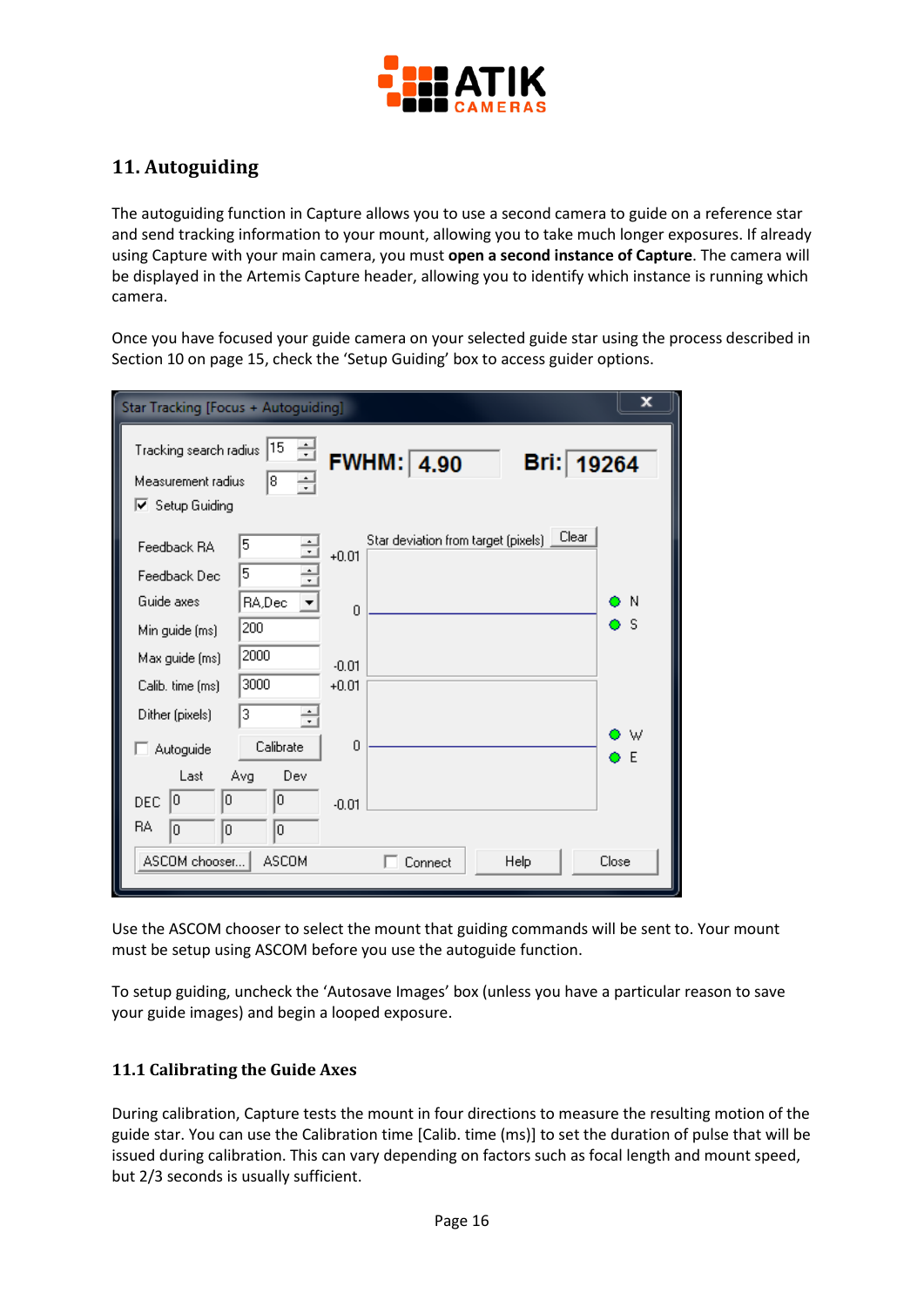

The Min guide (ms) and Max guide (ms) options allow you to set the minimum and maximum pulse duration that will be used for guide corrections.

Although you can also select which axes will be used for correction during guiding with the 'Guide axes' box, all axes are enabled during calibration.

The Feedback RA and Feedback Dec options set how many tenths of the apparent motion of the guide star Capture will try to correct for. If you find your star is deviating a lot, it may be worth lowering these values.

The stars deviation will be shown in the graphs. You can monitor these to ensure correct guiding.

#### <span id="page-16-0"></span>**11.2 Dithering**

When guiding in Capture, it is also possible to dither. Dithering introduces very small shift in direction between exposures which can aid in the removal of hot pixels. You can select the number of pixels to dither uses the Dither (pixels) selection box. 2-5 pixels is usually sufficient.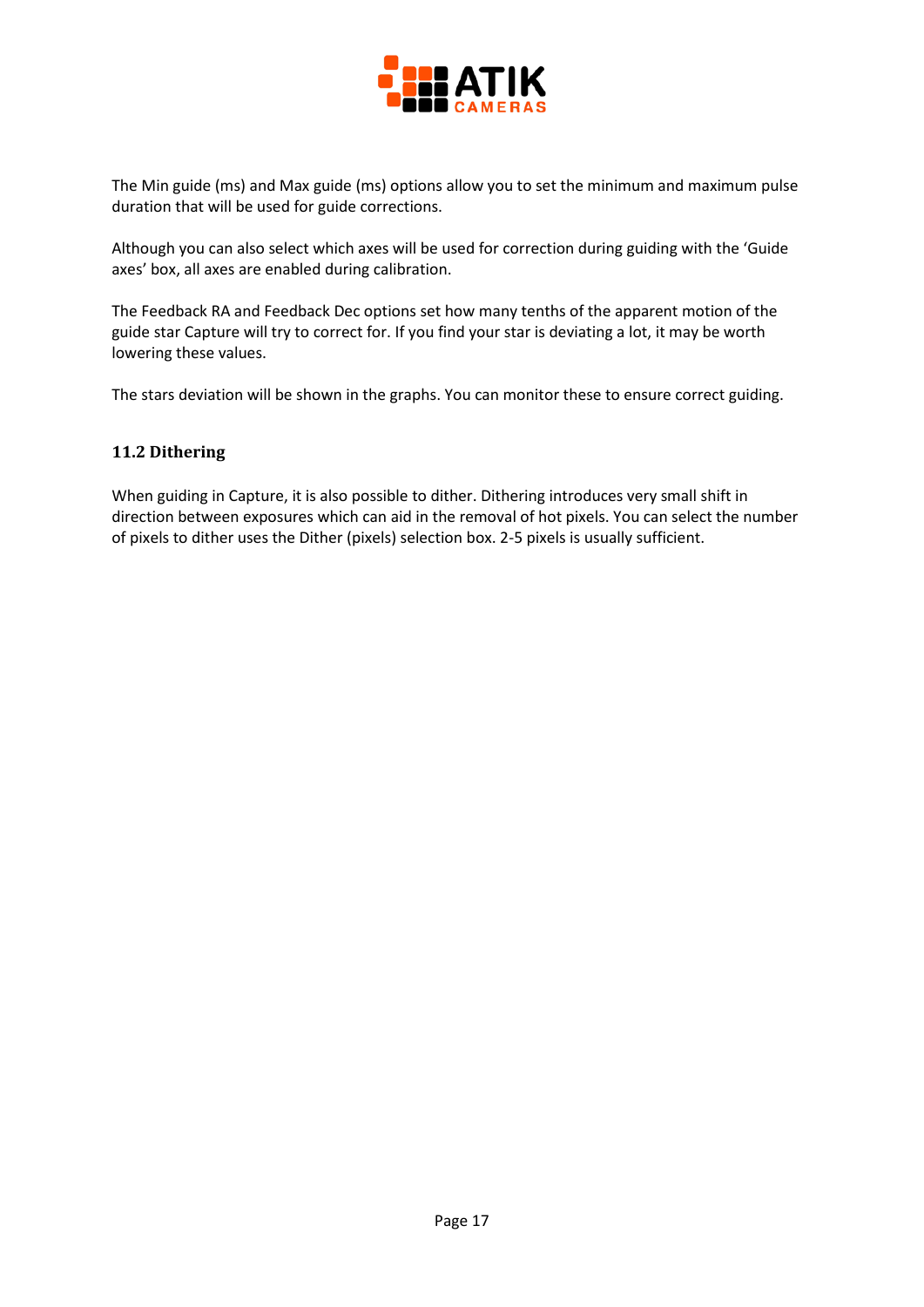

# <span id="page-17-0"></span>**12. Colour Cameras and the Bayer Matrix**

Nearly all of our cameras are available in either mono or colour versions. These are the same in terms of all functionality except the way they capture colour data. Whilst mono cameras can capture colour data through the use of filters, colour cameras do it by placing red, green and blue filters over individual pixels in a pattern called a Bayer Matrix. This can then be converted to a colour image through a process called Debayering.

Capture can display a colour image directly from the exposure. You can control this through the COLOUR option in the main menu.

If Automatic is selected, Capture will automatically debayer the image according to the camera settings and display a colour version.

You can manually select how the image is displayed through the COLOUR > ADVANCED menu.

- RAW will display the raw data from the camera.
- Colour will display a synthesized colour image from the RAW data.
- Luminance will display a synthesised monochrome version of the image.
- Bayer Offsets allows you to manually alter the way the image is debayered.



The Auto setting will automatically select the correct offsets.

As mentioned, these settings are purely for display purposes. Images will be saved from the RAW camera data and will need debayering outside Capture for further processing. This can be done in a variety of astrophotography processing software, including our own image processer, Dawn.

**Note:** If you use binning with a colour camera, you will only capture a monochrome image. This is because binning combines different colours of the bayer matrix, rendering it unable to collect correct colour data.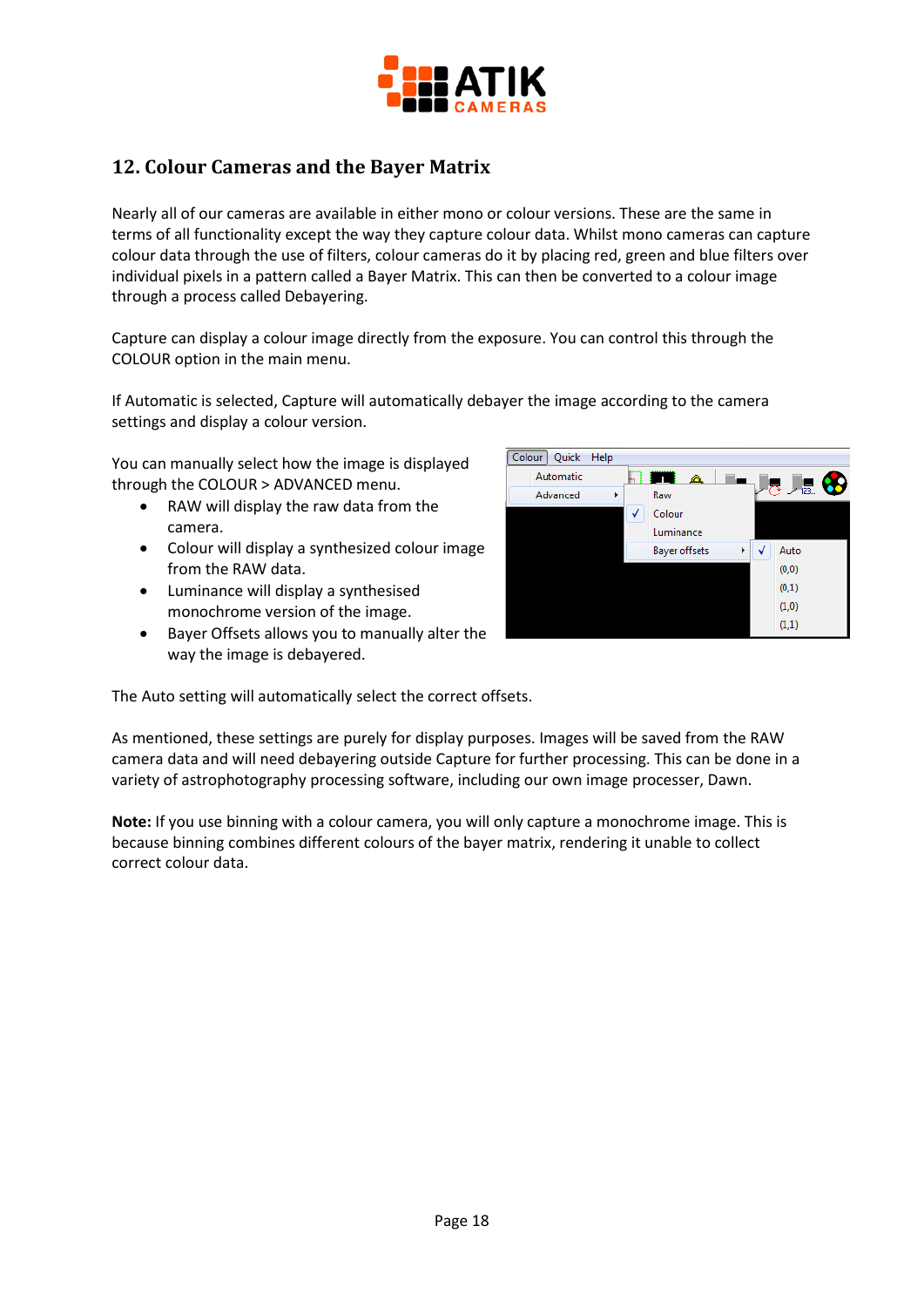

# <span id="page-18-0"></span>**13. Additional Features in Capture**

#### <span id="page-18-1"></span>**13.1 Image Header**

Through the FILE>Image Header… option you can specify a number of details to be embedded in the image header, such as the object, scope details and observer name. You can also record the exposure length to 0.1 second precision. This can help reduce the need for you to take additional notes for future reference, particularly if you're planning to send images out for publication, re-process them at a later date, or enter them in one of our competitions.

| <b>Image File Header</b>                             |    |        |
|------------------------------------------------------|----|--------|
| Object                                               |    |        |
| Telescope                                            |    |        |
| Observer                                             |    |        |
| Record time of exposure to 0.1 second precision<br>ш |    |        |
|                                                      | OΚ | Cancel |

#### <span id="page-18-2"></span>**13.2 Marker Mode**

Marker mode is a handy tool to help align your images between sessions, particularly if you have to set up from scratch every time. It allows you to select 'marker' stars which you can use to align your camera on the next session. This is particularly useful for minimising rotation and helps cut down on the area that may be lost in post-processing.

Simply select the Marker mode button  $\blacksquare$  and then either double-click, or right-click and select insert marker, to play a marker on the reference stars you would like to use. A crosshair will then be visible on top of the star. It's best to use bright stars as they will be easier to find later on, and will require shorter exposures when aligning.

If you are unhappy with a marker, right-click above it and select delete marker.

When you are happy with all your markers, right-click and select save markers. We find 2 -3 is usually enough.

To reload your markers, right-click on an image with marker mode selected and choose load markers. You can now adjust your camera rotation and use your mount controls to align your image to your previous session.

Once no longer needed, right-click and select delete all markers to remove them.

#### <span id="page-18-3"></span>**13.3 Rotate 180°**

Selecting CAMERA> ROTATE 180° will rotate the image by 180°.

#### <span id="page-18-4"></span>**13.4 Camera Information**

Selecting CAMERA>Info will display some information about the camera, namely the model, manufacturer, serial number and protocol. This is particularly helpful if you no longer have a record of the serial number elsewhere and need to contact us for support.